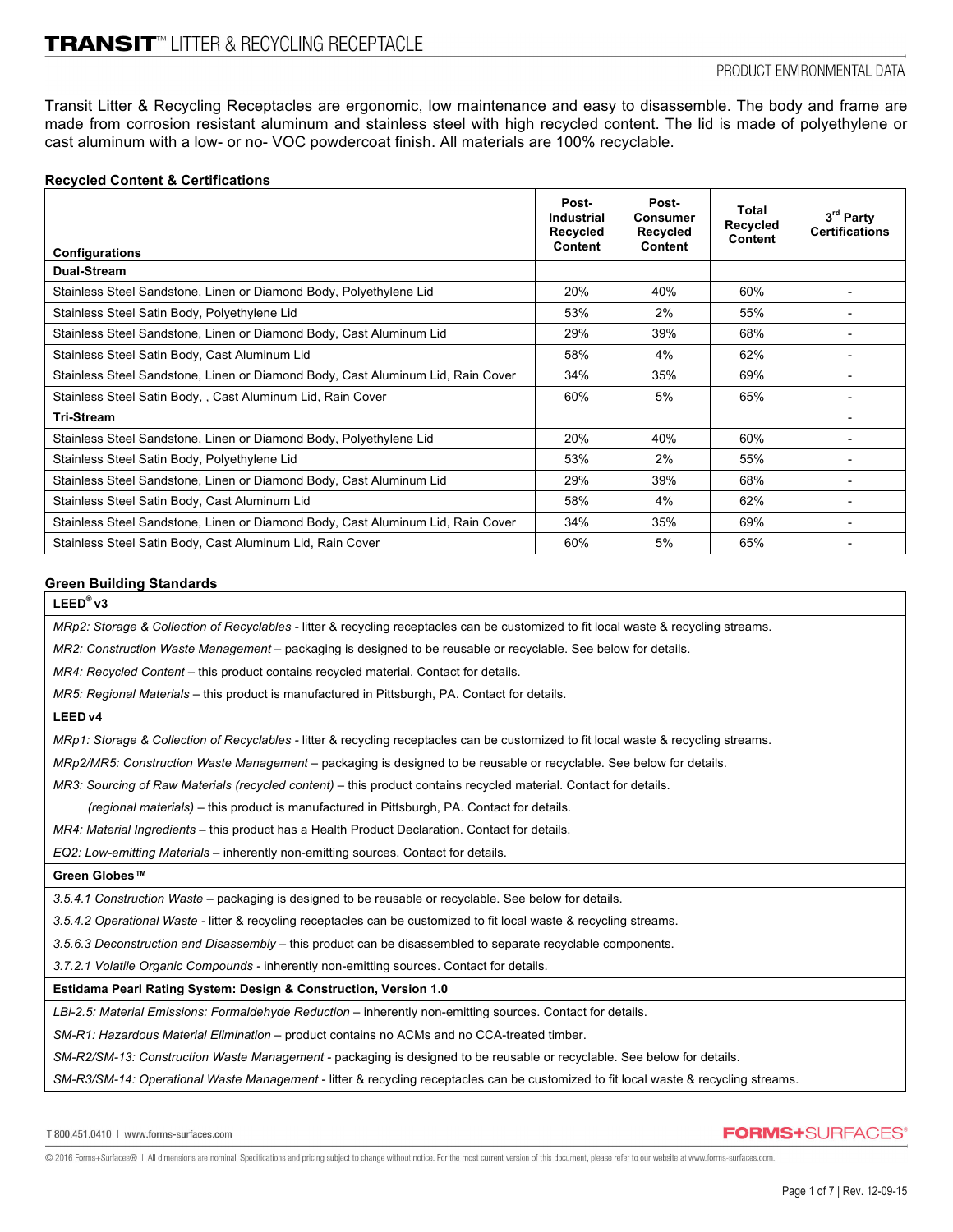# **Green Building Standards continued**

| <b>SITES v2 Rating System</b>                                                                                                                              |
|------------------------------------------------------------------------------------------------------------------------------------------------------------|
| Materials C5.3: Design for adaptability and disassembly - this product can be disassembled to separate recyclable components.                              |
| Materials C5.5: Use recycled content materials - this product contains recycled material. Contact for details.                                             |
| Materials C5.6: Use regional materials - this product is manufactured in Pittsburgh, PA. Contact for extraction information.                               |
| Materials C5.8: Support transparency and safer chemistry - this product has a Health Product Declaration. Contact for details.                             |
| Construction C7.5: Divert construction and demolition materials from disposal - packaging is designed to be reusable or recyclable. See below for details. |
| O+M P8.2: Storage and collection of recyclables-litter & recycling receptacles can be customized to fit local waste & recycling streams.                   |
| O+M P8.3: Recycle organic matter-litter & recycling receptacles can be customized to fit local waste & recycling streams.                                  |

#### **Product Materials**

| <b>Material</b>                                                                                                                                                                                                                                       | <b>Description</b>                                                                                                                                                                                          | Mainte-<br>nance<br>$(0-5)*$ | <b>Inherent</b><br>Value<br>$(0-5)$ ** | ਠ<br>Biodegra<br>able | orrosion<br>Resistant<br>Wear<br>Ō | Rapidly<br>Renewable | Recyclable | Scratch<br>Resistant |  |
|-------------------------------------------------------------------------------------------------------------------------------------------------------------------------------------------------------------------------------------------------------|-------------------------------------------------------------------------------------------------------------------------------------------------------------------------------------------------------------|------------------------------|----------------------------------------|-----------------------|------------------------------------|----------------------|------------|----------------------|--|
| Aluminum                                                                                                                                                                                                                                              | Corrosion-resistant metal that is suitable for many fabrication<br>methods.                                                                                                                                 | 3                            | 3                                      |                       | x                                  |                      | x          |                      |  |
| Polycarbonate                                                                                                                                                                                                                                         | Thermoplastic, petroleum-based polymer often used as a<br>substitute for glass because of its high-impact strength,<br>temperature-resistance and optical qualities.                                        | 4                            | 0                                      |                       | x                                  |                      | x          |                      |  |
| Polyethylene                                                                                                                                                                                                                                          | Thermoplastic, petroleum-based polymer, used for a broad<br>range of molded and extruded products.                                                                                                          | 4                            | $\Omega$                               |                       | $\mathsf{x}$                       |                      | x          |                      |  |
| <b>Stainless Steel</b>                                                                                                                                                                                                                                | Steel that is alloyed with chromium and other metals to improve<br>corrosion-resistance.                                                                                                                    | 3                            | 4                                      |                       | X                                  |                      | x          |                      |  |
| *Maintenance ratings are assigned as follows: 0 – High level of maintenance required to keep up product performance and aesthetics; 5 – Absolutely no<br>maintenance required to keep up product's visual appearance and performance characteristics; |                                                                                                                                                                                                             |                              |                                        |                       |                                    |                      |            |                      |  |
|                                                                                                                                                                                                                                                       | **Inherent value ratings are assigned based on the material's scrap value: 0 – No scrap value, or negative scrap value, and/or no scrap market; 5 – High<br>scrap value, accompanied by robust scrap market |                              |                                        |                       |                                    |                      |            |                      |  |

### **Processes**

| <b>Process</b>     | <b>Description</b>                                                                                                                                                                                                                  |
|--------------------|-------------------------------------------------------------------------------------------------------------------------------------------------------------------------------------------------------------------------------------|
| Aluminum Making    | A two-step process by which the aluminum is first dissolved in a caustic bath and then precipitated out in<br>crystals. This two-step process can be circumvented by using recycled scrap that is melted down to form new<br>parts. |
| Aluminum Treatment | A process in which aluminum is coated in a thin layer of trivalent chromate to improve corrosion resistance and<br>coating adhesion.                                                                                                |
| Calendaring        | Metalworking process in which sheet metal is rolled out at room temperature, changing the molecular structure<br>to make it harder and more resistant to scratching.                                                                |
| Casting            | The process of creating a solid object by pouring molten metal into a mold and allowing it to cool.                                                                                                                                 |
| Cutting            | A variety of methods may be used to cut through various materials.                                                                                                                                                                  |
| Extruding          | Process in which heated metal is pushed through a cross-sectional die to create a linear part with a specific<br>shape.                                                                                                             |
| Forming            | A mechanical process used to alter the shape of metal.                                                                                                                                                                              |
| Graphics           | Digital UV printing and paint are used to create instructional graphics.                                                                                                                                                            |
| Machining          | A form of subtractive or additive manufacturing often requiring specialty tooling to physically remove or add<br>material to achieve a desired geometry                                                                             |
| Metal Finishing    | Applied using grinding/sanding or polishing wheels. Finishing produces a grained/brushed or mirror-like finish on<br>the surface, and depending on the material will increase corrosion resistance.                                 |

T 800.451.0410 | www.forms-surfaces.com

**FORMS+SURFACES®** 

@ 2016 Forms+Surfaces® | All dimensions are nominal. Specifications and pricing subject to change without notice. For the most current version of this document, please refer to our website at www.forms-surfaces.com.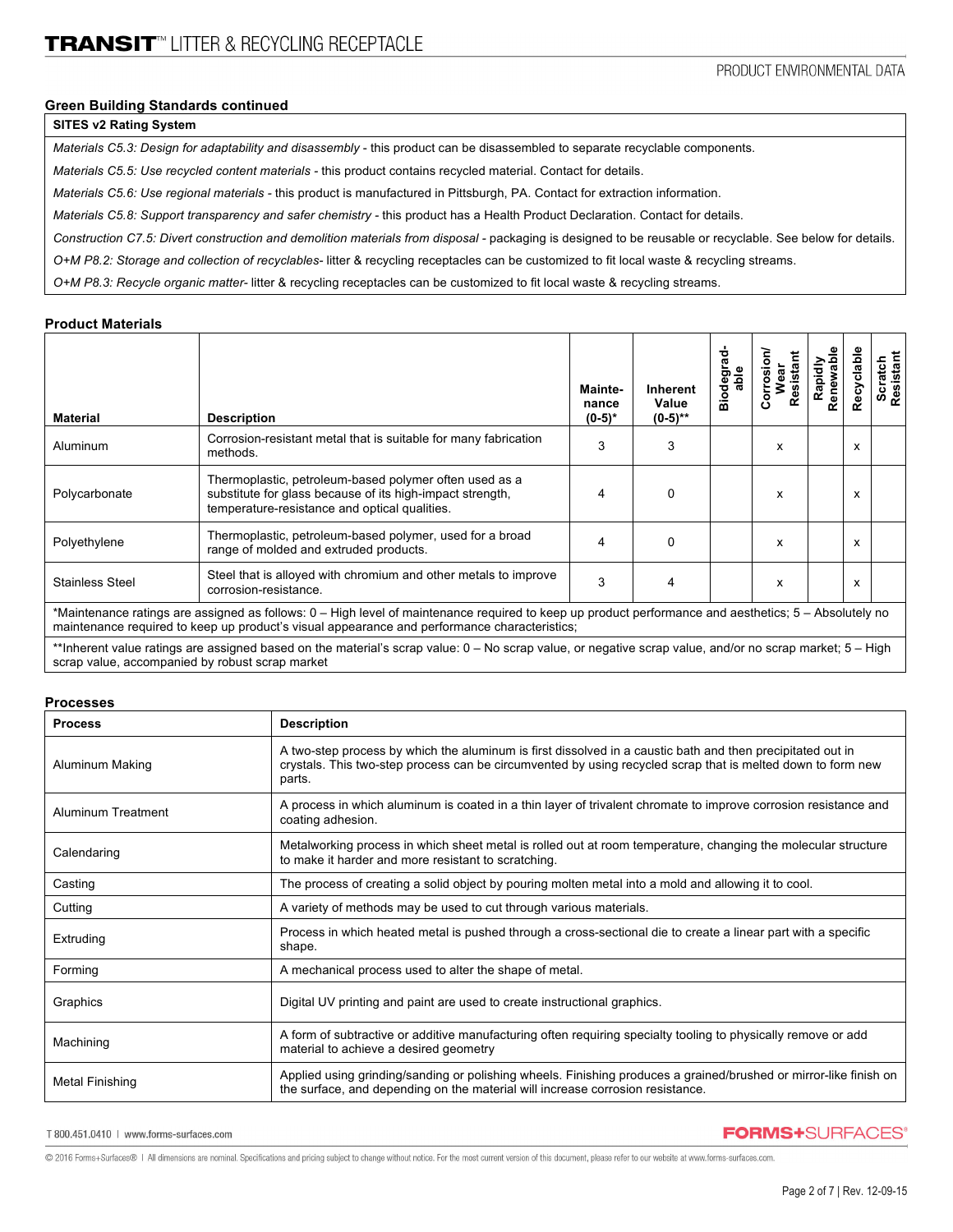### **Processes continued**

| <b>Process</b>              | <b>Description</b>                                                                                                                                                                                                                                                                                                                             |
|-----------------------------|------------------------------------------------------------------------------------------------------------------------------------------------------------------------------------------------------------------------------------------------------------------------------------------------------------------------------------------------|
| <b>Plastics Manufacture</b> | Plastic is the common term for a wide range of synthetic or semi-synthetic organic solid materials used in<br>industrial applications. Plastics are typically polymers of high molecular weight, and may contain other<br>substances to improve performance or reduce costs.                                                                   |
| Powdercoating               | A solvent-free finishing method in which electrically charged particles of pigmented resins are sprayed onto a<br>product. Electrical grounding of the coated object causes the charged powder to adhere to the surface. When<br>baked in a curing oven the deposited powder melts and fuses together to form a durable, cross-linked coating. |
| Sand Blasting               | The process of smoothing, shaping and cleaning a hard surface by forcing solid particles across that surface at<br>high speeds to provide an even finish.                                                                                                                                                                                      |
| Steel Making                | Steel and stainless steel are made in one of two types of furnace: a Basic Oxygen Furnace (BOF) or an Electric<br>Arc Furnace (EAF). A BOF is used to make steel from iron ore or from scrap steel; an EAF is used primarily to<br>reprocess scrap steel.                                                                                      |
| Welding                     | A process that joins two similar metals by causing coalescence. Usually accomplished by melting the work<br>pieces and adding a filler material to form a pool of molten metal that cools to become a strong joint.                                                                                                                            |

### **Packaging Materials**

| <b>Material</b> | <b>Type</b>   | <b>Description</b>                                                                          | <b>Disposal</b> |
|-----------------|---------------|---------------------------------------------------------------------------------------------|-----------------|
| Cardboard       | Box           | Small or light products are packaged in cardboard boxes. Reused for shipping.               | Reuse/Recycle   |
| Foam            | <b>Sheets</b> | Micro foam sheets are used to protect the finish on products.                               | Reuse           |
| Plastic         | Band          | Banding is used to keep products secured to a pallet during transport.                      | Recycle         |
| Plastic         | Shrink wrap   | Shrink wrap is used to protect the finish on products and also to hold padding to products. | Recycle         |
| Steel           | Band          | Banding is used to keep products secured to a pallet during transport.                      | Recycle         |
| Wood            | Pallet        | Used in shipping. Reused onsite until no longer serviceable, then recycled.                 | Reuse/Recycle   |

#### **Transport**

| <b>Method</b> | Type       | <b>Description</b>                                                                                                                                                                                                                           |
|---------------|------------|----------------------------------------------------------------------------------------------------------------------------------------------------------------------------------------------------------------------------------------------|
| Boat          | Overseas   | Some product components are shipped by cargo ship from overseas.                                                                                                                                                                             |
| Ground        | Truck/Rail | Some incoming shipments and almost all outgoing shipments to customers are sent via ground transportation. This can<br>include truck and often rail transport depending on the final destination. We are an EPA SmartWay® Transport Partner. |

### **Maintenance & Use**

| <b>Maintenance or Use</b>         | <b>Description</b>                                                                                     | <b>Chemicals</b><br>Required |
|-----------------------------------|--------------------------------------------------------------------------------------------------------|------------------------------|
| Clean with Water and Mild Cleaner | This product requires a damp cloth and a mild, nontoxic cleaner for maintenance.                       | Mild, water-based<br>cleaner |
| Ergonomic                         | Product is designed for ergonomic use, which will contribute to service life.                          | <b>NA</b>                    |
| Recycling                         | Receptacle is designed to maximize recycling rates through design, graphics, and<br>signage placement. | <b>NA</b>                    |

#### **Disposal**

| Method             | <b>Description</b>                                             |  |  |  |
|--------------------|----------------------------------------------------------------|--|--|--|
| Disassemble        | Product can be disassembled to separate recyclable components. |  |  |  |
| Recyclable - Fully | Product is fully recyclable.                                   |  |  |  |
| Recycling - Scrap  | Materials can be sold for scrap.                               |  |  |  |
| Reuse              | This item can be reused in the same or different function.     |  |  |  |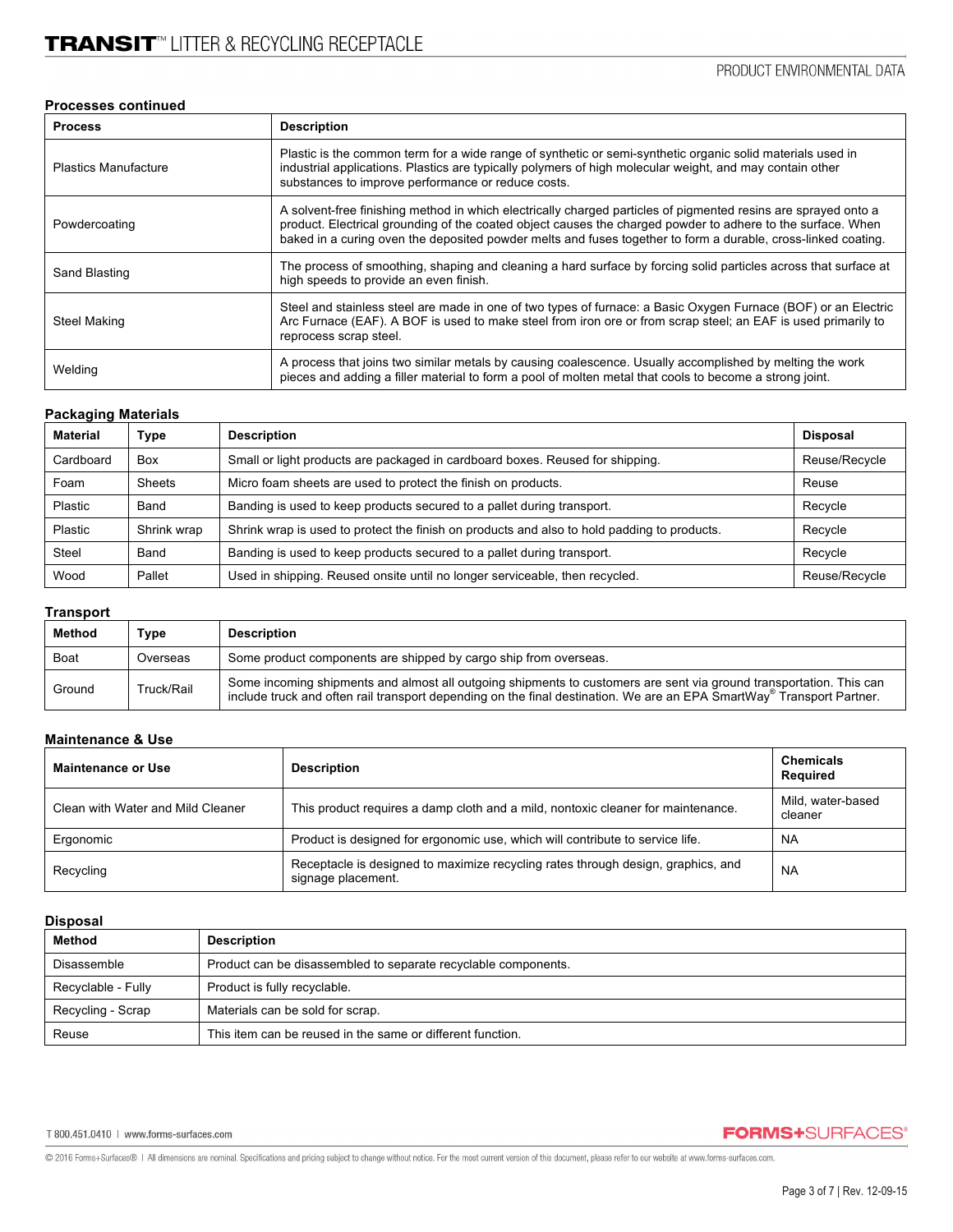## **SUMMARY- Dual-Stream**

| Category<br><b>Type</b> | <b>Property/Component</b>                   | <b>Stainless</b><br><b>Steel</b><br>Sandstone,<br>Linen or<br><b>Diamond</b><br>Body,<br>Polyethylene<br>Lid | <b>Stainless</b><br><b>Steel Satin</b><br>Body,<br>Polyethylene<br>Lid | <b>Stainless</b><br><b>Steel</b><br>Sandstone,<br>Linen or<br><b>Diamond</b><br>Body, Cast<br><b>Aluminum</b><br>Lid | <b>Stainless</b><br><b>Steel</b><br><b>Satin</b><br>Body,<br>Cast<br><b>Aluminum</b><br>Lid | <b>Stainless</b><br>Steel<br>Sandstone,<br>Linen or<br><b>Diamond</b><br>Body, Cast<br>Aluminum<br>Lid, Rain<br>Cover | <b>Stainless</b><br>Steel<br>Satin<br>Body,<br>Cast<br><b>Aluminum</b><br>Lid, Rain<br>Cover |
|-------------------------|---------------------------------------------|--------------------------------------------------------------------------------------------------------------|------------------------------------------------------------------------|----------------------------------------------------------------------------------------------------------------------|---------------------------------------------------------------------------------------------|-----------------------------------------------------------------------------------------------------------------------|----------------------------------------------------------------------------------------------|
| <b>Basic</b>            | Post-Industrial Recycled Content            | 20%                                                                                                          | 53%                                                                    | 29%                                                                                                                  | 58%                                                                                         | 34%                                                                                                                   | 60%                                                                                          |
| Basic                   | Post-Consumer Recycled Content              | 40%                                                                                                          | 2%                                                                     | 39%                                                                                                                  | 4%                                                                                          | 35%                                                                                                                   | 5%                                                                                           |
| <b>Basic</b>            | <b>Total Recycled Content</b>               | 60%                                                                                                          | 55%                                                                    | 68%                                                                                                                  | 62%                                                                                         | 69%                                                                                                                   | 65%                                                                                          |
| Basic                   | 3rd Party Cert                              | N/A                                                                                                          | N/A                                                                    | N/A                                                                                                                  | N/A                                                                                         | N/A                                                                                                                   | N/A                                                                                          |
| LEED v3                 | MR: Storage & Collection of Recyclables     | X                                                                                                            | X                                                                      | X                                                                                                                    | X                                                                                           | X                                                                                                                     | X                                                                                            |
| LEED v3                 | MR: Construction Waste Management           | x                                                                                                            | x                                                                      | X                                                                                                                    | X                                                                                           | x                                                                                                                     | X                                                                                            |
| LEED v3                 | <b>MR: Recycled Content</b>                 | x                                                                                                            | x                                                                      | x                                                                                                                    | x                                                                                           | X                                                                                                                     | X                                                                                            |
| LEED v3                 | <b>MR: Regional Materials</b>               | Contact                                                                                                      | Contact                                                                | Contact                                                                                                              | Contact                                                                                     | Contact                                                                                                               | Contact                                                                                      |
| LEED v4                 | MR: Storage & Collection of Recyclables     | x                                                                                                            | X                                                                      | X                                                                                                                    | X                                                                                           | X                                                                                                                     | X                                                                                            |
| LEED v4                 | MR: Construction Waste Management           | x                                                                                                            | x                                                                      | x                                                                                                                    | x                                                                                           | X                                                                                                                     | x                                                                                            |
| LEED v4                 | MR: Sourcing of Raw Matls recycled          | x                                                                                                            | X                                                                      | x                                                                                                                    | X                                                                                           | x                                                                                                                     | x                                                                                            |
| LEED v4                 | MR: Sourcing of Raw regional matls          | Contact                                                                                                      | Contact                                                                | Contact                                                                                                              | Contact                                                                                     | Contact                                                                                                               | Contact                                                                                      |
| LEED v4                 | MR: Material Ingredients                    | Contact                                                                                                      | Contact                                                                | Contact                                                                                                              | Contact                                                                                     | Contact                                                                                                               | Contact                                                                                      |
| LEED v4                 | EQ: Low-emitting Materials                  | Contact                                                                                                      | Contact                                                                | Contact                                                                                                              | Contact                                                                                     | Contact                                                                                                               | Contact                                                                                      |
| Green Globes            | 3.5.4.1 Construction Waste                  | x                                                                                                            | х                                                                      | х                                                                                                                    | х                                                                                           | х                                                                                                                     | x                                                                                            |
| <b>Green Globes</b>     | 3.5.4.2 Operational Waste                   | x                                                                                                            | X                                                                      | x                                                                                                                    | x                                                                                           | x                                                                                                                     | x                                                                                            |
| Green Globes            | 3.5.6.3 Deconstruction and Disassembly      | x                                                                                                            | x                                                                      | X                                                                                                                    | x                                                                                           | x                                                                                                                     | X                                                                                            |
| Green Globes            | 3.7.2.1 Volatile Organic Compounds          | Contact                                                                                                      | Contact                                                                | Contact                                                                                                              | Contact                                                                                     | Contact                                                                                                               | Contact                                                                                      |
| <b>ESTIDAMA</b>         | <b>LBi: Material Emissions</b>              | Contact                                                                                                      | Contact                                                                | Contact                                                                                                              | Contact                                                                                     | Contact                                                                                                               | Contact                                                                                      |
| <b>ESTIDAMA</b>         | <b>SM: Hazardous Material Elimination</b>   | x                                                                                                            | х                                                                      | X                                                                                                                    | x                                                                                           | x                                                                                                                     | x                                                                                            |
| <b>ESTIDAMA</b>         | <b>SM: Construction Waste Management</b>    | x                                                                                                            | x                                                                      | x                                                                                                                    | x                                                                                           | x                                                                                                                     | x                                                                                            |
| <b>ESTIDAMA</b>         | SM: Operational Waste Management            | x                                                                                                            | x                                                                      | X                                                                                                                    | x                                                                                           | x                                                                                                                     | x                                                                                            |
| <b>SITES</b>            | Materials: Design for disassembly           | x                                                                                                            | X                                                                      | X                                                                                                                    | X                                                                                           | x                                                                                                                     | x                                                                                            |
| <b>SITES</b>            | Materials: Recycled content materials       | x                                                                                                            | x                                                                      | X                                                                                                                    | X                                                                                           | x                                                                                                                     | x                                                                                            |
| <b>SITES</b>            | Materials: Regional materials               | Contact                                                                                                      | Contact                                                                | Contact                                                                                                              | Contact                                                                                     | Contact                                                                                                               | Contact                                                                                      |
| <b>SITES</b>            | Materials: Transparency                     | Contact                                                                                                      | Contact                                                                | Contact                                                                                                              | Contact                                                                                     | Contact                                                                                                               | Contact                                                                                      |
| <b>SITES</b>            | Construction: Divert construction materials | x                                                                                                            | X                                                                      | x                                                                                                                    | X                                                                                           | X                                                                                                                     | X                                                                                            |
| <b>SITES</b>            | O+M: Storage & collection of recyclables    | x                                                                                                            | X                                                                      | x                                                                                                                    | X                                                                                           | X                                                                                                                     | X                                                                                            |
| <b>SITES</b>            | O+M: Recycle organic matter                 | x                                                                                                            | x                                                                      | x                                                                                                                    | X                                                                                           | X                                                                                                                     | x                                                                                            |
| <b>Materials</b>        | Aluminum                                    | x                                                                                                            | X                                                                      | x                                                                                                                    | X                                                                                           | X                                                                                                                     | X                                                                                            |
| <b>Materials</b>        | Polycarbonate                               | x                                                                                                            | X                                                                      | x                                                                                                                    | X                                                                                           | X                                                                                                                     | X                                                                                            |
| Materials               | Polyethylene                                | x                                                                                                            | х                                                                      | x                                                                                                                    | X                                                                                           | X                                                                                                                     | X                                                                                            |
| <b>Materials</b>        | <b>Stainless Steel</b>                      | x                                                                                                            | X                                                                      | х                                                                                                                    | X                                                                                           | х                                                                                                                     | x                                                                                            |
| Processes               | Aluminum Making                             | x                                                                                                            | X                                                                      | x                                                                                                                    | X                                                                                           | X                                                                                                                     | X                                                                                            |
| Processes               | <b>Aluminum Treatment</b>                   | x                                                                                                            | X                                                                      | x                                                                                                                    | X                                                                                           | X                                                                                                                     | X                                                                                            |
| Processes               | Calendaring                                 | x                                                                                                            |                                                                        | x                                                                                                                    |                                                                                             | X                                                                                                                     |                                                                                              |
| Processes               | Casting                                     | x                                                                                                            | х                                                                      | x                                                                                                                    | x                                                                                           | X                                                                                                                     | x                                                                                            |
| Processes               | Cutting                                     | x                                                                                                            | $\pmb{\mathsf{x}}$                                                     | X                                                                                                                    | X                                                                                           | X                                                                                                                     | X                                                                                            |

T 800.451.0410 | www.forms-surfaces.com

**FORMS+SURFACES®** 

@ 2016 Forms+Surfaces® | All dimensions are nominal. Specifications and pricing subject to change without notice. For the most current version of this document, please refer to our website at www.forms-surfaces.com.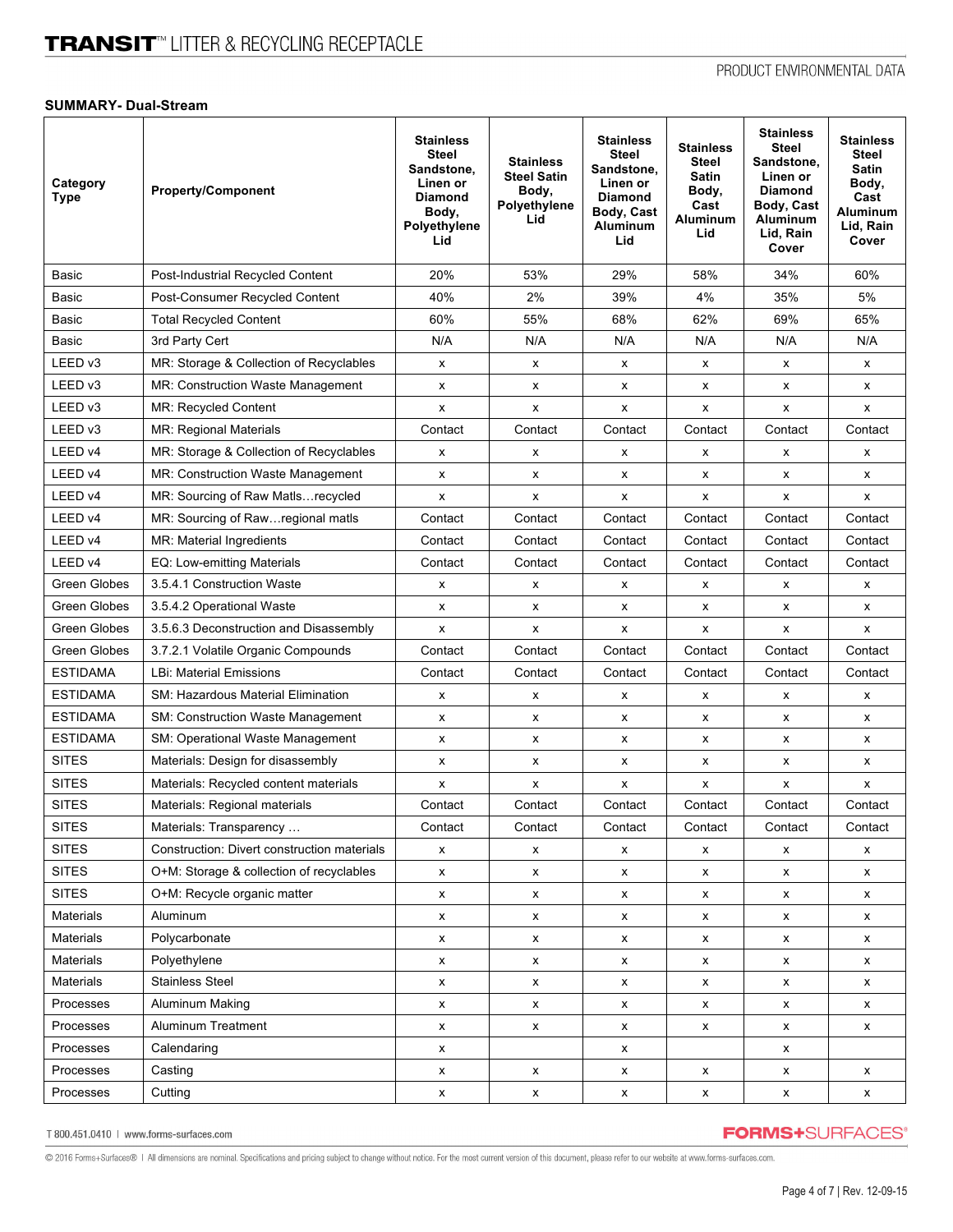# **SUMMARY- Dual-Stream continued**

| Category<br><b>Type</b> | <b>Property/Component</b>         | <b>Stainless</b><br><b>Steel</b><br>Sandstone.<br>Linen or<br><b>Diamond</b><br>Body,<br>Polyethylene<br>Lid | <b>Stainless</b><br><b>Steel Satin</b><br>Body,<br>Polyethylene<br>Lid | <b>Stainless</b><br><b>Steel</b><br>Sandstone.<br>Linen or<br><b>Diamond</b><br>Body, Cast<br><b>Aluminum</b><br>Lid | <b>Stainless</b><br><b>Steel</b><br><b>Satin</b><br>Body,<br>Cast<br><b>Aluminum</b><br>Lid | <b>Stainless</b><br><b>Steel</b><br>Sandstone.<br>Linen or<br><b>Diamond</b><br>Body, Cast<br>Aluminum<br>Lid, Rain<br>Cover | <b>Stainless</b><br><b>Steel</b><br><b>Satin</b><br>Body,<br>Cast<br><b>Aluminum</b><br>Lid, Rain<br>Cover |
|-------------------------|-----------------------------------|--------------------------------------------------------------------------------------------------------------|------------------------------------------------------------------------|----------------------------------------------------------------------------------------------------------------------|---------------------------------------------------------------------------------------------|------------------------------------------------------------------------------------------------------------------------------|------------------------------------------------------------------------------------------------------------|
| Processes               | Extruding                         | X                                                                                                            | X                                                                      | X                                                                                                                    | x                                                                                           | x                                                                                                                            | x                                                                                                          |
| Processes               | Forming                           | X                                                                                                            | x                                                                      | x                                                                                                                    | X                                                                                           | X                                                                                                                            | X                                                                                                          |
| Processes               | Graphics                          | x                                                                                                            | x                                                                      | x                                                                                                                    | x                                                                                           | x                                                                                                                            | x                                                                                                          |
| Processes               | Machining                         |                                                                                                              |                                                                        |                                                                                                                      |                                                                                             | x                                                                                                                            | x                                                                                                          |
| Processes               | <b>Metal Finishing</b>            |                                                                                                              | X                                                                      |                                                                                                                      | x                                                                                           |                                                                                                                              | x                                                                                                          |
| Processes               | <b>Plastics Manufacture</b>       | X                                                                                                            | x                                                                      | x                                                                                                                    | x                                                                                           | x                                                                                                                            | x                                                                                                          |
| Processes               | Powdercoating                     |                                                                                                              |                                                                        | x                                                                                                                    | x                                                                                           | x                                                                                                                            | x                                                                                                          |
| Processes               | Sand Blasting                     | X                                                                                                            | x                                                                      | X                                                                                                                    | x                                                                                           | X                                                                                                                            | x                                                                                                          |
| Processes               | <b>Steel Making</b>               | X                                                                                                            | x                                                                      | x                                                                                                                    | x                                                                                           | X                                                                                                                            | x                                                                                                          |
| Processes               | Welding                           | X                                                                                                            | X                                                                      | X                                                                                                                    | x                                                                                           | X                                                                                                                            | x                                                                                                          |
| Packaging               | Cardboard Box                     | X                                                                                                            | x                                                                      | X                                                                                                                    | x                                                                                           | x                                                                                                                            | x                                                                                                          |
| Packaging               | Foam Sheets                       | x                                                                                                            | x                                                                      | x                                                                                                                    | x                                                                                           | X                                                                                                                            | x                                                                                                          |
| Packaging               | <b>Plastic Band</b>               | X                                                                                                            | X                                                                      | X                                                                                                                    | x                                                                                           | x                                                                                                                            | x                                                                                                          |
| Packaging               | Plastic Shrink Wrap               | x                                                                                                            | x                                                                      | x                                                                                                                    | X                                                                                           | x                                                                                                                            | X                                                                                                          |
| Packaging               | Steel Band                        | X                                                                                                            | x                                                                      | x                                                                                                                    | x                                                                                           | x                                                                                                                            | x                                                                                                          |
| Packaging               | <b>Wood Pallet</b>                | X                                                                                                            | x                                                                      | x                                                                                                                    | x                                                                                           | x                                                                                                                            | x                                                                                                          |
| Transport               | Boat - Overseas                   | X                                                                                                            | x                                                                      | x                                                                                                                    | x                                                                                           | x                                                                                                                            | x                                                                                                          |
| Transport               | Ground - Truck/Rail               | X                                                                                                            | X                                                                      | x                                                                                                                    | X                                                                                           | X                                                                                                                            | X                                                                                                          |
| Maint, & Use            | Clean with Water and Mild Cleaner | X                                                                                                            | x                                                                      | X                                                                                                                    | x                                                                                           | X                                                                                                                            | x                                                                                                          |
| Maint, & Use            | Ergonomic                         | x                                                                                                            | x                                                                      | x                                                                                                                    | x                                                                                           | x                                                                                                                            | X                                                                                                          |
| Maint, & Use            | Recycling                         | X                                                                                                            | x                                                                      | X                                                                                                                    | x                                                                                           | x                                                                                                                            | x                                                                                                          |
| Disposal                | Disassemble                       | X                                                                                                            | x                                                                      | X                                                                                                                    | x                                                                                           | x                                                                                                                            | x                                                                                                          |
| Disposal                | Recyclable - Fully                | x                                                                                                            | x                                                                      | x                                                                                                                    | x                                                                                           | x                                                                                                                            | X                                                                                                          |
| Disposal                | Recycling - Scrap                 | X                                                                                                            | X                                                                      | X                                                                                                                    | x                                                                                           | x                                                                                                                            | x                                                                                                          |
| Disposal                | Reuse                             | х                                                                                                            | х                                                                      | х                                                                                                                    | х                                                                                           | х                                                                                                                            | x                                                                                                          |

**FORMS+SURFACES®**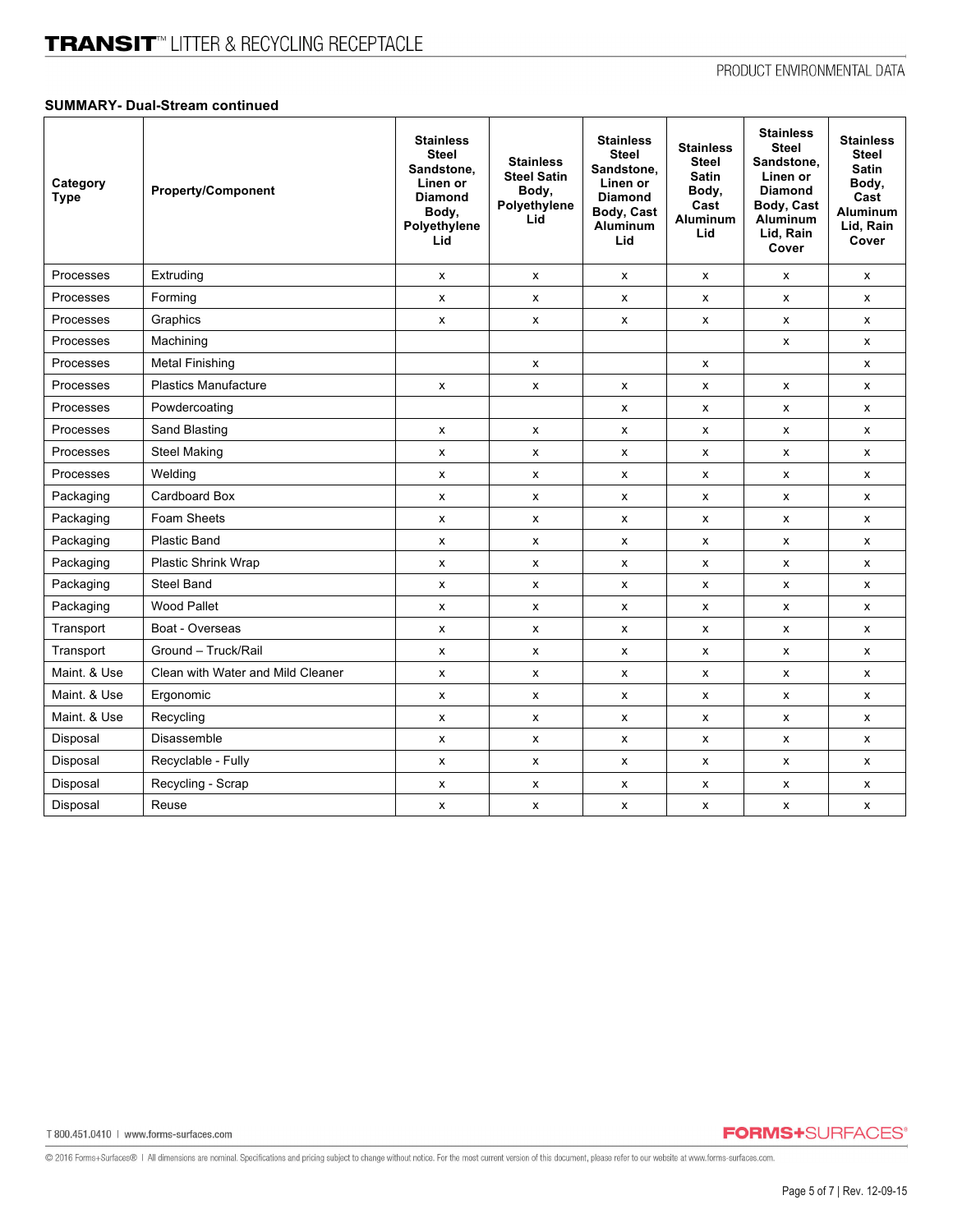# **SUMMARY- Tri-Stream**

| Category<br><b>Type</b> | <b>Property/Component</b>                   | <b>Stainless</b><br><b>Steel</b><br>Sandstone,<br>Linen or<br><b>Diamond</b><br>Body,<br><b>Polyethylene</b><br>Lid | <b>Stainless</b><br><b>Steel Satin</b><br>Body,<br>Polyethylene<br>Lid | <b>Stainless</b><br><b>Steel</b><br>Sandstone,<br>Linen or<br><b>Diamond</b><br>Body, Cast<br><b>Aluminum</b><br>Lid | <b>Stainless</b><br><b>Steel</b><br><b>Satin</b><br>Body,<br>Cast<br><b>Aluminum</b><br>Lid | <b>Stainless</b><br>Steel<br>Sandstone,<br>Linen or<br><b>Diamond</b><br>Body, Cast<br>Aluminum<br>Lid, Rain<br>Cover | <b>Stainless</b><br><b>Steel</b><br><b>Satin</b><br>Body,<br>Cast<br><b>Aluminum</b><br>Lid, Rain<br>Cover |
|-------------------------|---------------------------------------------|---------------------------------------------------------------------------------------------------------------------|------------------------------------------------------------------------|----------------------------------------------------------------------------------------------------------------------|---------------------------------------------------------------------------------------------|-----------------------------------------------------------------------------------------------------------------------|------------------------------------------------------------------------------------------------------------|
| <b>Basic</b>            | Post-Industrial Recycled Content            | 20%                                                                                                                 | 53%                                                                    | 29%                                                                                                                  | 58%                                                                                         | 34%                                                                                                                   | 60%                                                                                                        |
| Basic                   | Post-Consumer Recycled Content              | 40%                                                                                                                 | 2%                                                                     | 39%                                                                                                                  | 4%                                                                                          | 35%                                                                                                                   | 5%                                                                                                         |
| Basic                   | <b>Total Recycled Content</b>               | 60%                                                                                                                 | 55%                                                                    | 68%                                                                                                                  | 62%                                                                                         | 69%                                                                                                                   | 65%                                                                                                        |
| Basic                   | 3rd Party Cert                              | N/A                                                                                                                 | N/A                                                                    | N/A                                                                                                                  | N/A                                                                                         | N/A                                                                                                                   | N/A                                                                                                        |
| LEED v3                 | MR: Storage & Collection of Recyclables     | x                                                                                                                   | X                                                                      | X                                                                                                                    | x                                                                                           | X                                                                                                                     | X                                                                                                          |
| LEED v3                 | MR: Construction Waste Management           | x                                                                                                                   | x                                                                      | x                                                                                                                    | x                                                                                           | x                                                                                                                     | x                                                                                                          |
| LEED v3                 | MR: Recycled Content                        | $\pmb{\times}$                                                                                                      | x                                                                      | x                                                                                                                    | x                                                                                           | x                                                                                                                     | x                                                                                                          |
| LEED v3                 | <b>MR: Regional Materials</b>               | Contact                                                                                                             | Contact                                                                | Contact                                                                                                              | Contact                                                                                     | Contact                                                                                                               | Contact                                                                                                    |
| LEED v4                 | MR: Storage & Collection of Recyclables     | x                                                                                                                   | x                                                                      | x                                                                                                                    | x                                                                                           | x                                                                                                                     | x                                                                                                          |
| LEED v4                 | MR: Construction Waste Management           | x                                                                                                                   | x                                                                      | x                                                                                                                    | x                                                                                           | X                                                                                                                     | X                                                                                                          |
| LEED v4                 | MR: Sourcing of Raw Matls recycled          | x                                                                                                                   | x                                                                      | x                                                                                                                    | x                                                                                           | x                                                                                                                     | x                                                                                                          |
| LEED v4                 | MR: Sourcing of Raw regional matls          | Contact                                                                                                             | Contact                                                                | Contact                                                                                                              | Contact                                                                                     | Contact                                                                                                               | Contact                                                                                                    |
| LEED v4                 | MR: Material Ingredients                    | Contact                                                                                                             | Contact                                                                | Contact                                                                                                              | Contact                                                                                     | Contact                                                                                                               | Contact                                                                                                    |
| LEED v4                 | EQ: Low-emitting Materials                  | Contact                                                                                                             | Contact                                                                | Contact                                                                                                              | Contact                                                                                     | Contact                                                                                                               | Contact                                                                                                    |
| Green Globes            | 3.5.4.1 Construction Waste                  | х                                                                                                                   | х                                                                      | х                                                                                                                    | х                                                                                           | х                                                                                                                     | x                                                                                                          |
| Green Globes            | 3.5.4.2 Operational Waste                   | x                                                                                                                   | x                                                                      | X                                                                                                                    | x                                                                                           | X                                                                                                                     | x                                                                                                          |
| Green Globes            | 3.5.6.3 Deconstruction and Disassembly      | x                                                                                                                   | x                                                                      | x                                                                                                                    | x                                                                                           | x                                                                                                                     | X                                                                                                          |
| Green Globes            | 3.7.2.1 Volatile Organic Compounds          | Contact                                                                                                             | Contact                                                                | Contact                                                                                                              | Contact                                                                                     | Contact                                                                                                               | Contact                                                                                                    |
| <b>ESTIDAMA</b>         | <b>LBi: Material Emissions</b>              | Contact                                                                                                             | Contact                                                                | Contact                                                                                                              | Contact                                                                                     | Contact                                                                                                               | Contact                                                                                                    |
| <b>ESTIDAMA</b>         | SM: Hazardous Material Elimination          | x                                                                                                                   | x                                                                      | x                                                                                                                    | x                                                                                           | X                                                                                                                     | x                                                                                                          |
| <b>ESTIDAMA</b>         | SM: Construction Waste Management           | x                                                                                                                   | x                                                                      | x                                                                                                                    | x                                                                                           | x                                                                                                                     | x                                                                                                          |
| <b>ESTIDAMA</b>         | SM: Operational Waste Management            | x                                                                                                                   | X                                                                      | X                                                                                                                    | x                                                                                           | x                                                                                                                     | x                                                                                                          |
| <b>SITES</b>            | Materials: Design for disassembly           | x                                                                                                                   | x                                                                      | x                                                                                                                    | x                                                                                           | x                                                                                                                     | x                                                                                                          |
| <b>SITES</b>            | Materials: Recycled content materials       | x                                                                                                                   | x                                                                      | X                                                                                                                    | x                                                                                           | X                                                                                                                     | x                                                                                                          |
| <b>SITES</b>            | Materials: Regional materials               | Contact                                                                                                             | Contact                                                                | Contact                                                                                                              | Contact                                                                                     | Contact                                                                                                               | Contact                                                                                                    |
| <b>SITES</b>            | Materials: Transparency                     | Contact                                                                                                             | Contact                                                                | Contact                                                                                                              | Contact                                                                                     | Contact                                                                                                               | Contact                                                                                                    |
| <b>SITES</b>            | Construction: Divert construction materials | x                                                                                                                   | X                                                                      | X                                                                                                                    | x                                                                                           | X                                                                                                                     | x                                                                                                          |
| <b>SITES</b>            | O+M: Storage & collection of recyclables    | x                                                                                                                   | x                                                                      | х                                                                                                                    | x                                                                                           | х                                                                                                                     | x                                                                                                          |
| <b>SITES</b>            | O+M: Recycle organic matter                 | x                                                                                                                   | X                                                                      | X                                                                                                                    | x                                                                                           | X                                                                                                                     | X                                                                                                          |
| Materials               | Aluminum                                    | x                                                                                                                   | X                                                                      | х                                                                                                                    | х                                                                                           | х                                                                                                                     | х                                                                                                          |
| Materials               | Polycarbonate                               | x                                                                                                                   | x                                                                      | X                                                                                                                    | x                                                                                           | X                                                                                                                     | x                                                                                                          |
| Materials               | Polyethylene                                | x                                                                                                                   | x                                                                      | x                                                                                                                    | x                                                                                           | X                                                                                                                     | x                                                                                                          |
| Materials               | <b>Stainless Steel</b>                      | x                                                                                                                   | x                                                                      | X                                                                                                                    | x                                                                                           | X                                                                                                                     | X                                                                                                          |
| Processes               | Aluminum Making                             | x                                                                                                                   | X                                                                      | х                                                                                                                    | x                                                                                           | X                                                                                                                     | x                                                                                                          |
| Processes               | Aluminum Treatment                          | x                                                                                                                   | X                                                                      | X                                                                                                                    | x                                                                                           | X                                                                                                                     | X                                                                                                          |
| Processes               | Calendaring                                 | x                                                                                                                   |                                                                        | X                                                                                                                    |                                                                                             | x                                                                                                                     |                                                                                                            |
| Processes               | Casting                                     | x                                                                                                                   | х                                                                      | X                                                                                                                    | x                                                                                           | X                                                                                                                     | X                                                                                                          |
| Processes               | Cutting                                     | x                                                                                                                   | X                                                                      | $\pmb{\mathsf{x}}$                                                                                                   | $\pmb{\mathsf{X}}$                                                                          | $\pmb{\mathsf{x}}$                                                                                                    | X                                                                                                          |

T 800.451.0410 | www.forms-surfaces.com

**FORMS+SURFACES®** 

@ 2016 Forms+Surfaces® | All dimensions are nominal. Specifications and pricing subject to change without notice. For the most current version of this document, please refer to our website at www.forms-surfaces.com.